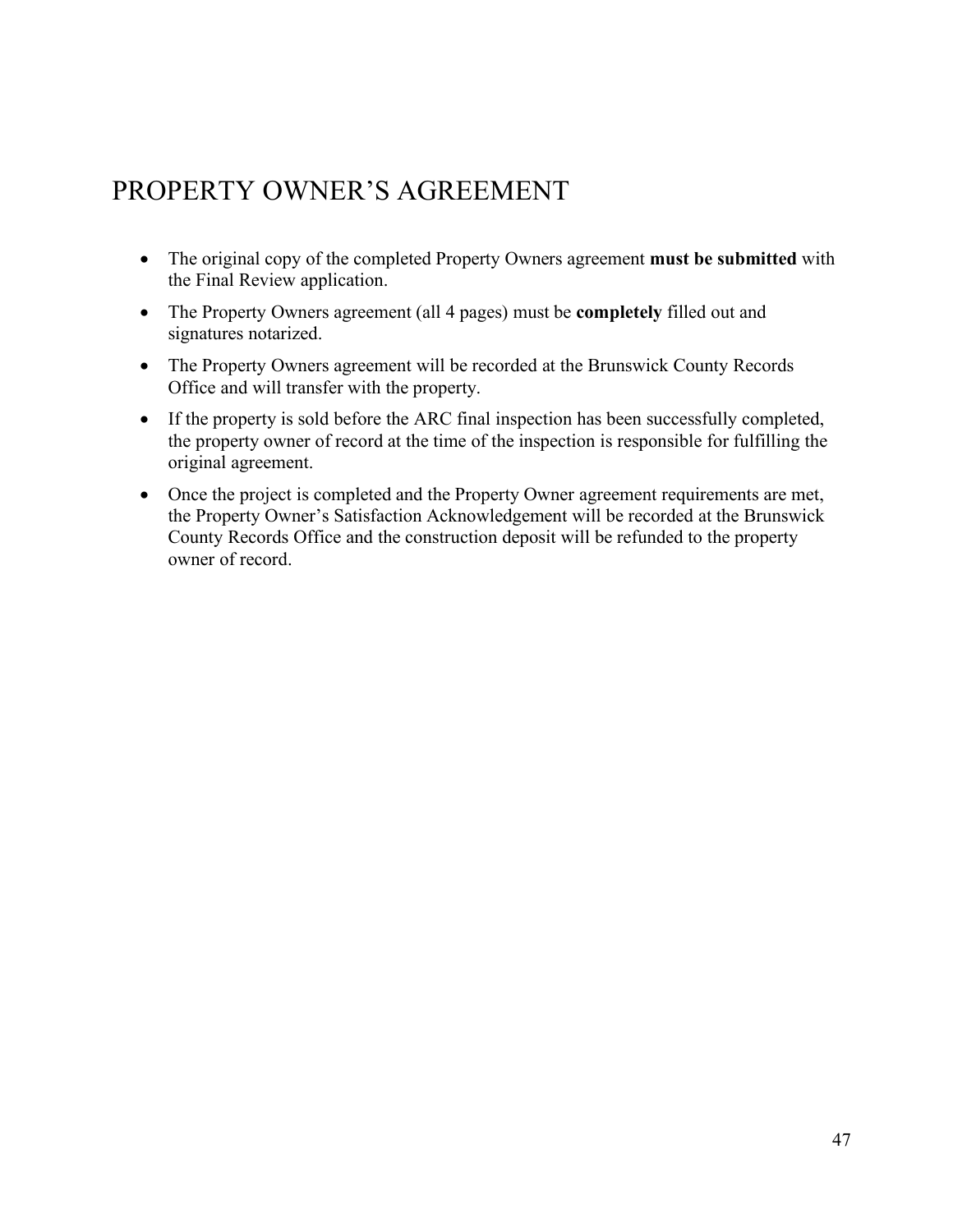#### STATE OF NORTH CAROLINA

#### **AGREEMENT**

#### COUNTY OF BRUNSWICK

This Agreement is entered into the day of the  $\qquad \qquad$ , 20 by and between \_\_\_\_\_\_\_\_\_\_\_\_\_\_\_\_\_\_\_\_\_\_\_\_\_\_\_\_\_\_ , \_\_\_\_\_\_\_\_\_\_\_\_\_\_\_\_\_\_\_\_\_\_\_\_\_\_ (collectively "Property

Owner(s)") and Bald Head Association, a North Carolina non-profit corporation (the

"Association").

### **RECITALS**

WHEREAS, Property Owner is the owner of the property identified and described in Exhibit A hereto (the "Property"); and

WHEREAS, an Architectural Review Committee (ARC) exists pursuant to authority vested by the Amended and Restated Declaration of Covenants, Conditions, and Restrictions for Bald Head Association (the "Covenants"), for the purpose of administering Bald Head Association Design Guidelines and reviewing all applications for new construction, exterior renovations, or site-work on any of the properties which are subject to the Covenants; and

WHEREAS, ARC approval is required prior to undertaking any new construction, exterior renovation, or site work and for any change to an approved plan, however insignificant, to ensure compliance with the Covenants or the Design Guidelines set forth therein; and

WHEREAS, Property Owner wishes to commence construction on the Property.

**NOW THEREFORE**, in consideration of the foregoing and the releases, covenants, representations and warranties contained herein, and other good and valuable consideration, the sufficiency of which is hereby acknowledged by the Parties, the Parties agree as follows:

1. Refundable Construction Deposit: Property Owner shall cause a construction deposit of \$5000 to be paid to the Association, for purposes of ensuring compliance with the Covenants and Design Guidelines and reimbursing any administrative expenses, costs of repairing damage to Common Areas, fees, fines, and penalties incurred during the construction process. The Association shall refund the deposit in full upon completion of the project if: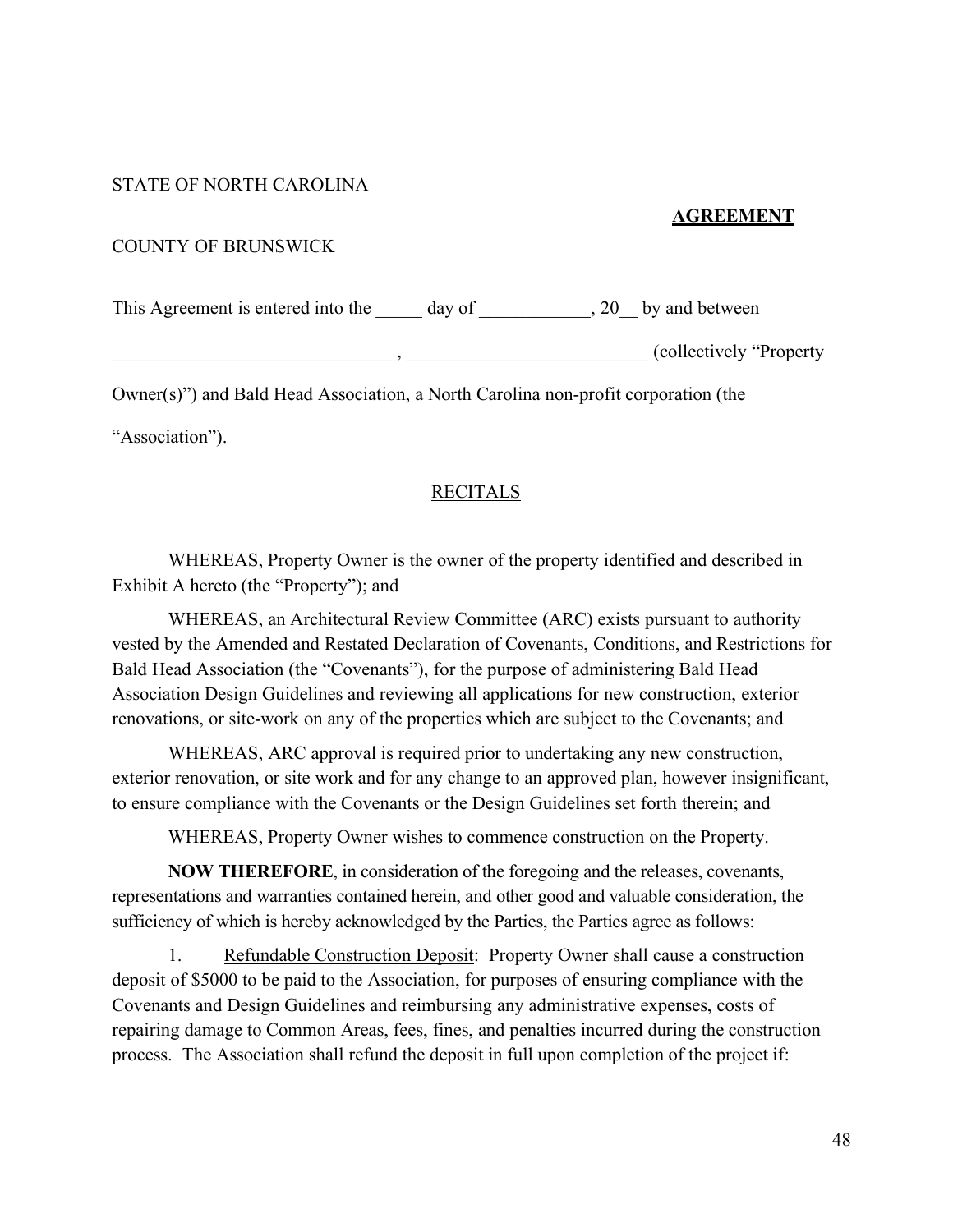a) The construction project on the Property has been completed in accordance with the ARC approved plans;

b) No Common Areas or right-of-way areas have been damaged or disturbed by construction;

c) No Covenants or Design Guidelines have been violated;

d) No deficits are remaining from the landscaping plan.

e) The Final Project Inspection Form has been completed satisfactorily.

Failure to satisfy these conditions may result in the loss of some or all of the Construction Deposit, regardless of whether such failure is caused by the Owner, architect/designer, builder, their contractors or agents. If the fine(s) exceed the amount of the Construction Deposit, the balance owed may be assessed as a lien against the Owner's property.

2. Property Owner's Other Obligations: Property Owner shall:

- a) Become familiar with the requirements set forth in the Design Guidelines;
- b) Submit any changes to any proposed plans for the property to the ARC for review;
- c) Promptly remedy any violations of the Covenants or Design Guidelines;

d) Permit architect/designer and the submit a proposal for work to begin on the property based upon a review of all drawings submitted for final review on  $\qquad \qquad , 20$  and instructions to have the structure built as submitted if it is approved by the ARC;

e) Submit a copy of the *required* as-built survey to the ARC Coordinator within thirty (30) days of the Certificate of Occupancy issuance date to ensure that the residence is built according to the approved set of drawings;

f) Authorize Property Owner's architect/designer and builder to act in Property Owner's stead as Property Owner's representatives during the construction process;

g) Be responsible for the actions of Property Owner's architect/designer, builder, and other agents as Property Owner's duly-appointed representatives;

h) Permit the ARC Coordinator on-site access throughout the construction process;

 i) Repair any damage to Common Areas or rights-of-way during the construction process;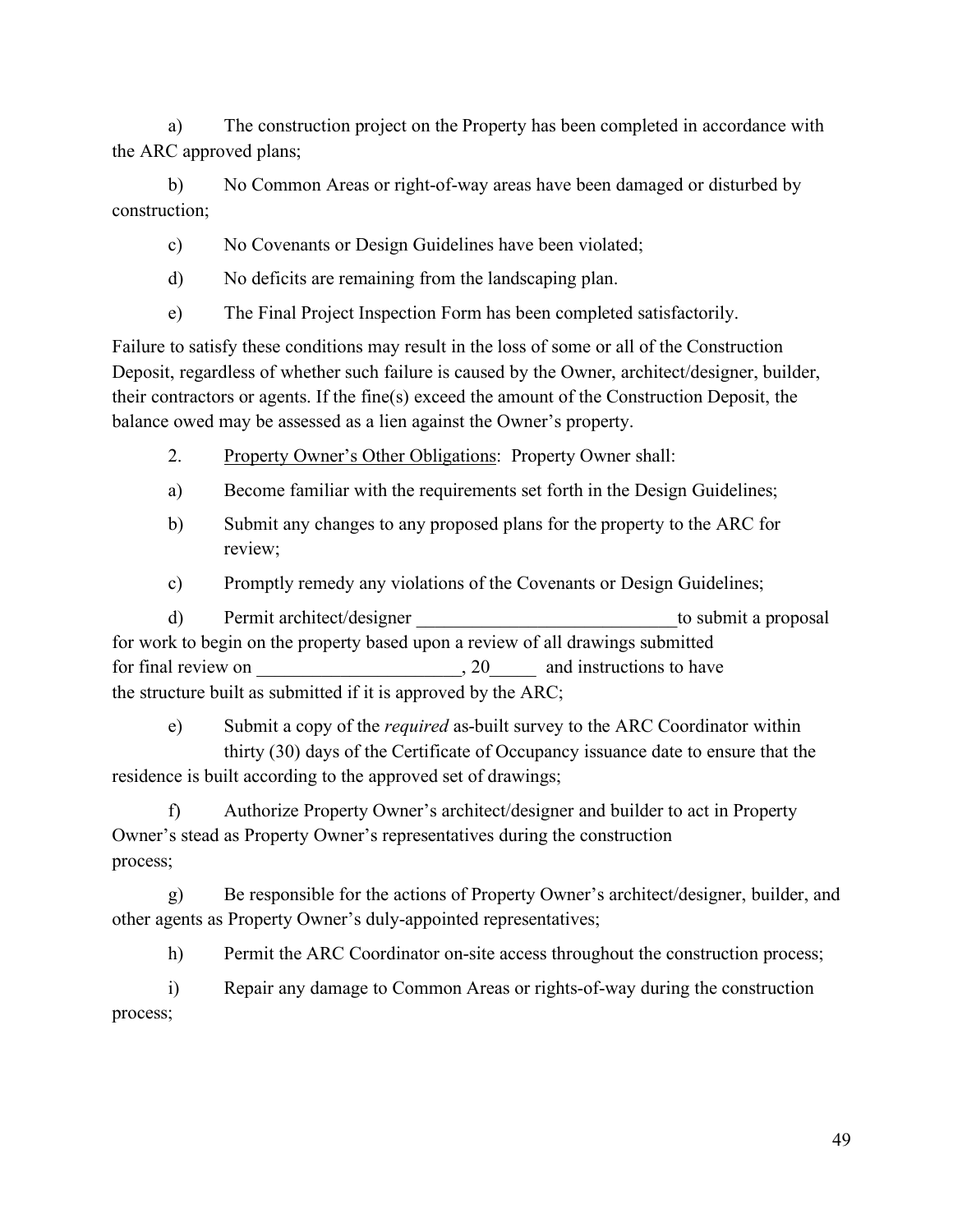j) Remit any amount assessed by the BHA Board as damages or fines,

understanding that damages may be assessed and fines imposed of up to \$100 per day per violation.

3. Property Owner(s) understand and agree in the event any portion of the proposed construction work involves work on property owned in whole or part by any person or entity other than the applicant property owner *(i.e*., an access easement to the ocean for which the walkway or structure is owned jointly with an adjacent owner or otherwise) the written consent to the plans for any such construction work shall be required from that adjacent owner before the ARC shall consider approval of any such work. It shall be the obligation of the Property Owner to obtain such written consent from the adjacent owner or other such proper person and provide it to the ARC.

4. Transfer of Property: Should Property Owner sell the property before completion of the approved construction, Property Owner shall notify the purchaser of any ARC review process requirements and the existence of this Agreement. The Construction Deposit balance will be assigned to the new owner and will be subject to payment of any claims pre-dating the transfer of the property.

**IN WITNESS WHEREOF**, the Parties have caused this Agreement to be executed effective the date specified above.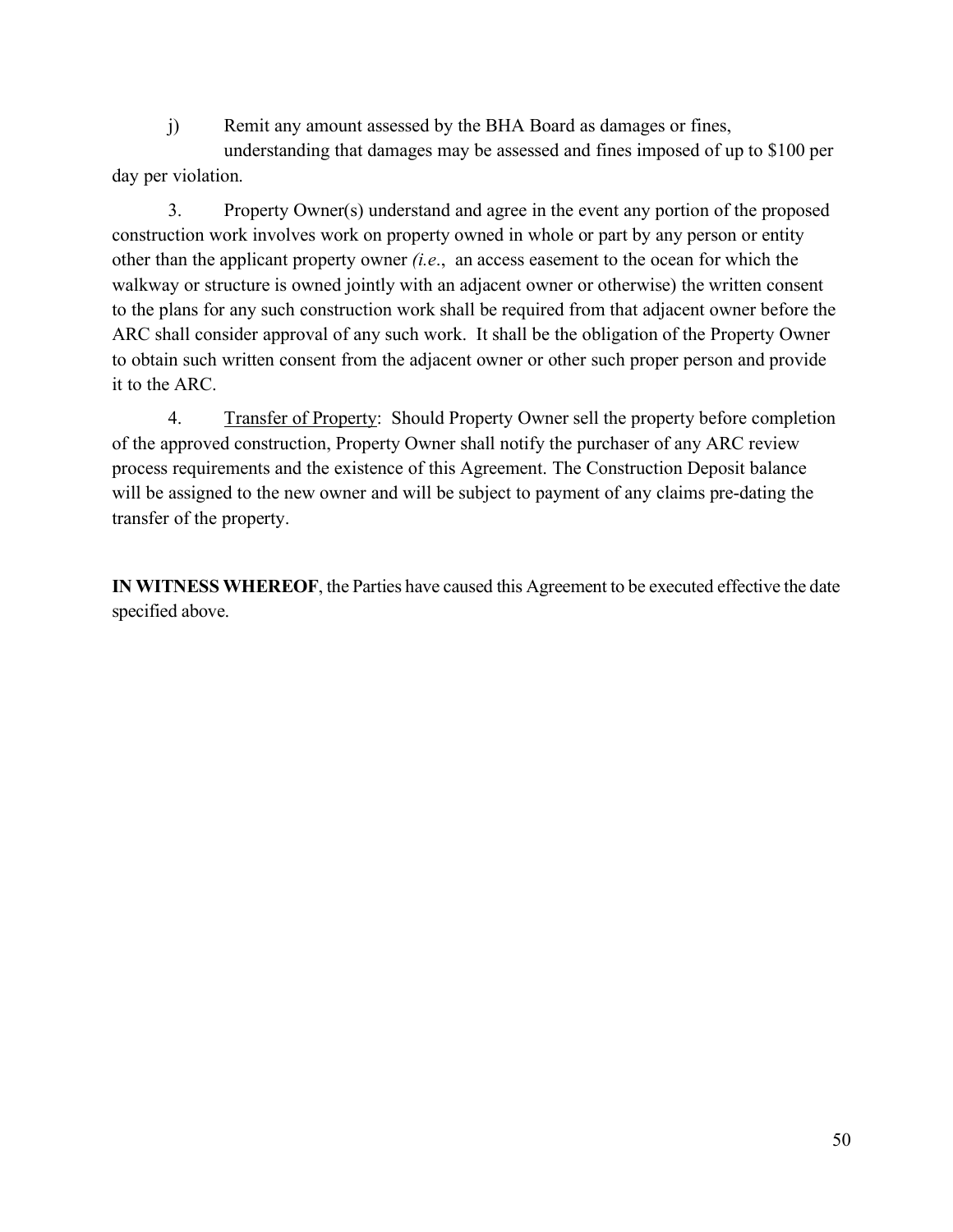## **EXHIBIT A**

Lot #\_\_\_\_\_\_\_\_, BHA, Bald Head Island, North Carolina, more commonly known and identified by its street address of \_\_\_\_\_\_\_\_\_\_\_\_\_\_\_\_\_\_\_\_\_\_\_\_\_\_\_\_\_\_\_\_\_\_\_\_\_\_\_\_\_\_.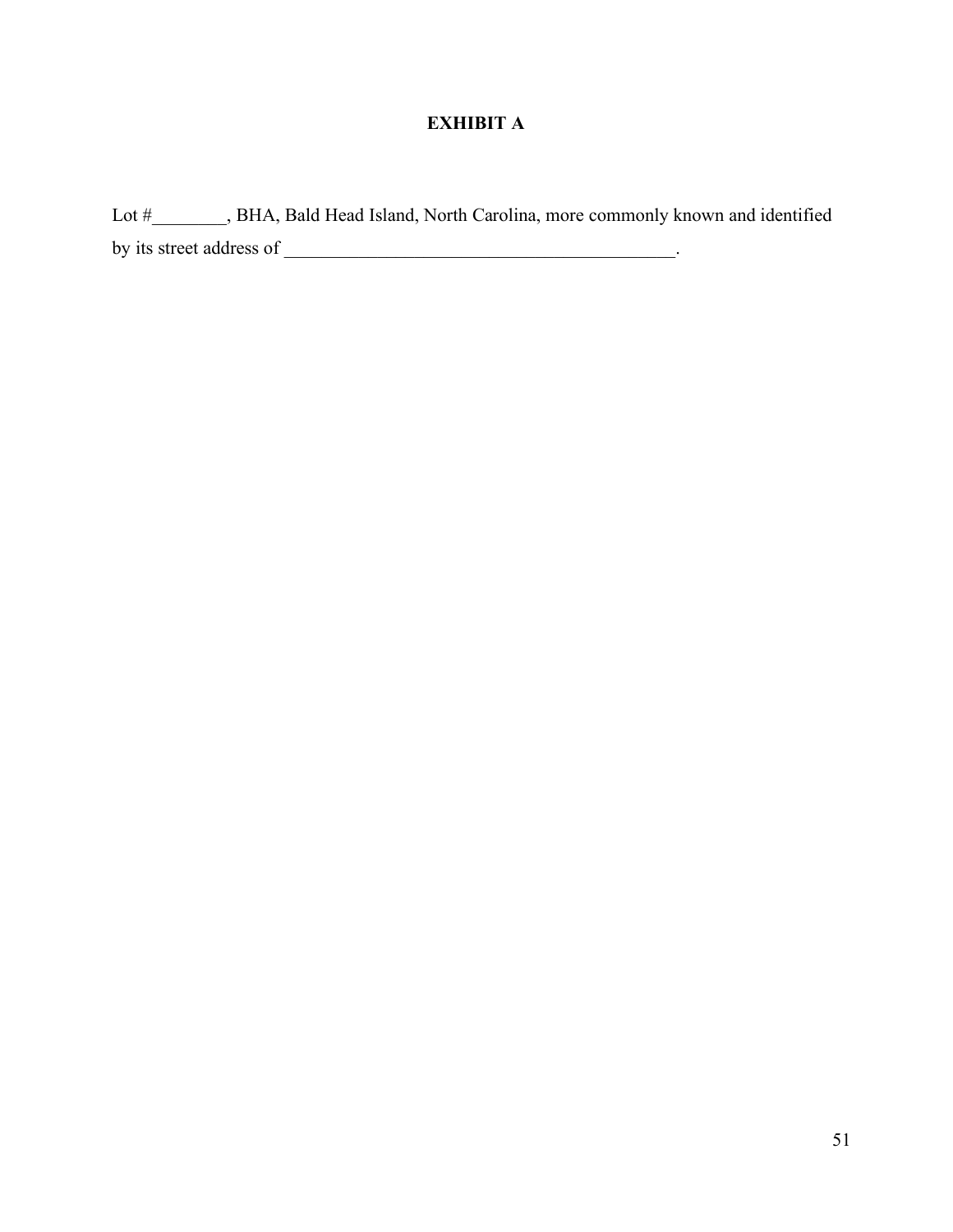PROPERTY OWNER

|                                                                                                                                                       |                                                                            |  |                                        |  | (SEAL) |        |
|-------------------------------------------------------------------------------------------------------------------------------------------------------|----------------------------------------------------------------------------|--|----------------------------------------|--|--------|--------|
|                                                                                                                                                       |                                                                            |  | <b>Property Owner Signature</b>        |  |        |        |
| $\begin{tabular}{ c c } \hline \texttt{STATE OF} \end{tabular} \begin{tabular}{ c c c } \hline \multicolumn{3}{ c }{\textbf{STATE OF}} \end{tabular}$ |                                                                            |  |                                        |  |        |        |
| COUNTY OF                                                                                                                                             |                                                                            |  |                                        |  |        |        |
| a Notary Public for the State of<br>Ι,                                                                                                                |                                                                            |  |                                        |  |        |        |
|                                                                                                                                                       |                                                                            |  |                                        |  |        |        |
| personally appeared before me this _____ day                                                                                                          |                                                                            |  |                                        |  |        |        |
|                                                                                                                                                       |                                                                            |  |                                        |  |        |        |
|                                                                                                                                                       | WITNESS my hand and official seal this ______ day of ____________, 20____. |  |                                        |  |        |        |
|                                                                                                                                                       |                                                                            |  |                                        |  |        |        |
|                                                                                                                                                       |                                                                            |  | Notary Public                          |  |        |        |
|                                                                                                                                                       |                                                                            |  |                                        |  |        |        |
|                                                                                                                                                       |                                                                            |  |                                        |  |        |        |
| PROPERTY OWNER                                                                                                                                        |                                                                            |  |                                        |  |        |        |
|                                                                                                                                                       |                                                                            |  |                                        |  |        |        |
|                                                                                                                                                       |                                                                            |  |                                        |  |        | (SEAL) |
|                                                                                                                                                       |                                                                            |  | Property Owner Signature               |  |        |        |
| $\begin{tabular}{ c c } \hline \texttt{STATE OF} \end{tabular} \begin{tabular}{ c c c } \hline \multicolumn{3}{ c }{\textbf{STATE OF}} \end{tabular}$ |                                                                            |  |                                        |  |        |        |
| COUNTY OF                                                                                                                                             |                                                                            |  |                                        |  |        |        |
| a Notary Public for the State of<br>I,                                                                                                                |                                                                            |  |                                        |  |        |        |
|                                                                                                                                                       |                                                                            |  |                                        |  |        |        |
|                                                                                                                                                       |                                                                            |  | personally appeared before me this day |  |        |        |
|                                                                                                                                                       |                                                                            |  |                                        |  |        |        |
|                                                                                                                                                       |                                                                            |  |                                        |  |        |        |

 \_\_\_\_\_\_\_\_\_\_\_\_\_\_\_\_\_\_\_\_\_\_\_\_\_\_\_\_\_\_\_\_\_\_\_\_\_\_ Notary Public My commission expires: